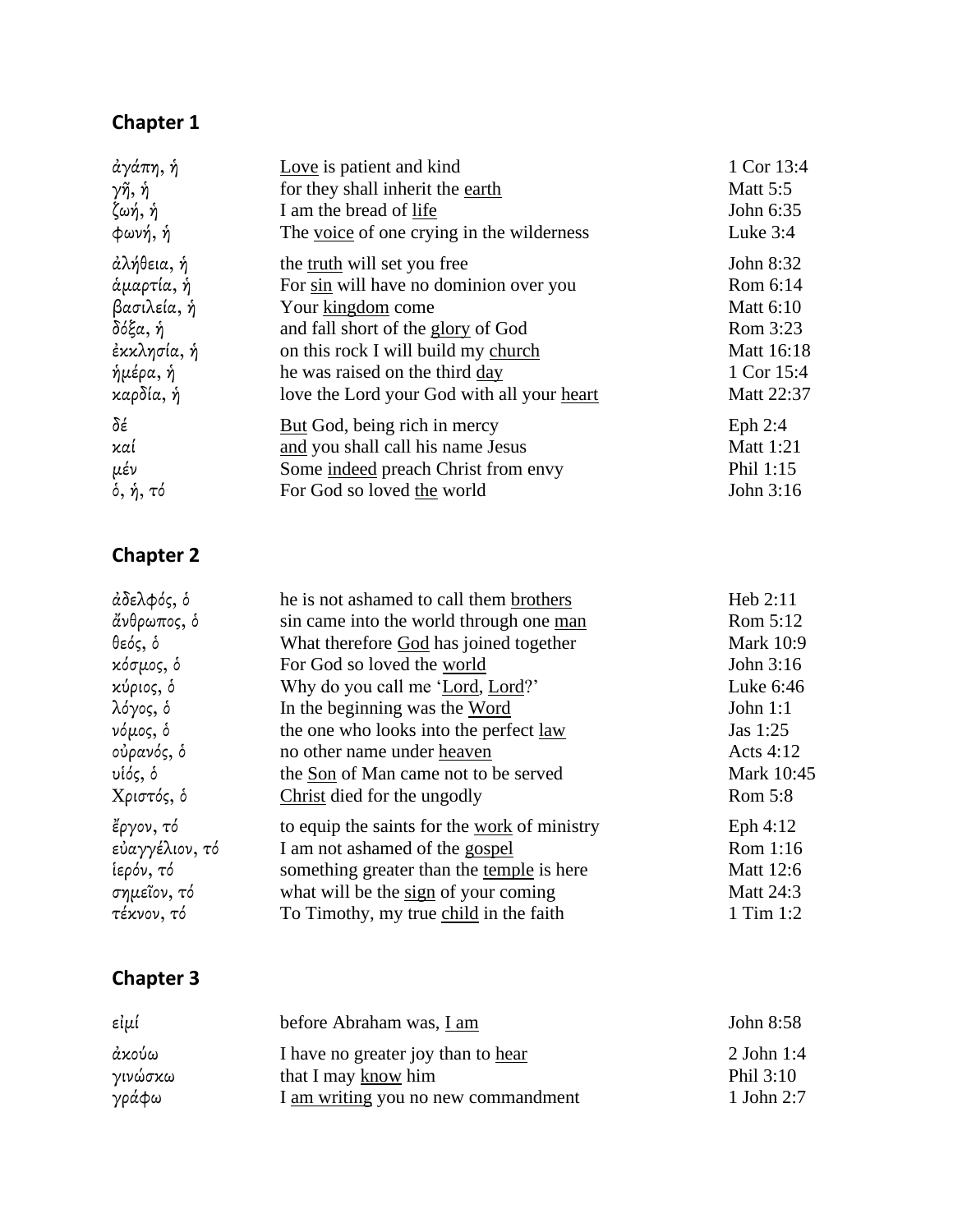| ἔχω         | for I have nowhere to store my crops              | Luke 12:17       |
|-------------|---------------------------------------------------|------------------|
| λέγω        | For truly, I say to you                           | <b>Matt 5:18</b> |
| λαμβάνω     | You ask and do not receive                        | Jas $4:3$        |
| λύω         | Unbind him, and let him go                        | John 11:44       |
| πιστεύω     | Believe in the Lord Jesus                         | Acts 16:31       |
| άποκρίνομαι | And he answered him, "You have said so."          | Luke $23:3$      |
| γίνομαι     | Let the greatest among you become as the youngest | Luke 22:26       |
| ἔρχομαι     | I came that they might have life                  | John 10:10       |
| πορεύομαι   | I am leaving the world and going to the Father    | John 16:28       |
| άλλά        | But you will receive power                        | Acts $1:8$       |
| ὄτι         | You have heard that it was said                   | <b>Matt 5:21</b> |

| ἄγω        | But if you are led by the Spirit             | Gal 5:18         |
|------------|----------------------------------------------|------------------|
| βλέπω      | Why do you see the speck                     | <b>Matt 7:3</b>  |
| διδάσκω    | teaching them to observe                     | Matt 28:20       |
| ἐγείρω     | He is not here, but has risen                | Luke 24:6        |
| κρίνω      | Judge not, that you be not judged            | <b>Matt 7:1</b>  |
| μένω       | Abide in me, and I in you                    | John 15:4        |
| ύπάγω      | Go, call your husband, and come here         | John 4:16        |
| δοῦλος, ὁ  | Paul, a servant of Christ Jesus              | Rom $1:1$        |
| θάνατος, δ | For the wages of sin is death                | Rom 6:23         |
| ψυχή, ἡ    | they loved not their lives even unto death   | Rev 12:11        |
| ὥρα, ή     | could you not watch with me one hour?        | Matt 26:40       |
| εi         | if you love those who love you               | Luke 6:32        |
| εἴτε       | so, whether you eat or drink                 | 1 Cor 10:31      |
| καθώς      | Be merciful, even as your Father is merciful | Luke 6:36        |
| ώς         | on earth as it is in heaven                  | <b>Matt 6:10</b> |
|            |                                              |                  |

| βαπτίζω     | I baptize you with water for repentance     | <b>Matt 3:11</b> |
|-------------|---------------------------------------------|------------------|
| θεραπεύω    | Heal the sick, raise the dead               | <b>Matt 10:8</b> |
| κράζω       | Jesus cried out again with a loud voice     | Matt 27:50       |
| ἄγγελος, ὁ  | To the angel of the church in Ephesus write | Rev 2:1          |
| μαθητής, δ  | A disciple is not above his teacher         | Luke 6:40        |
| ὄχλος, δ    | Seeing the crowds, he went up               | Matt $5:1$       |
| προφήτης, δ | a prophet has no honor in his own hometown  | John 4:44        |
| γάρ         | For God so loved the world                  | John 3:16        |
| ἐκεῖ        | there your heart will be also               | Matt 6:21        |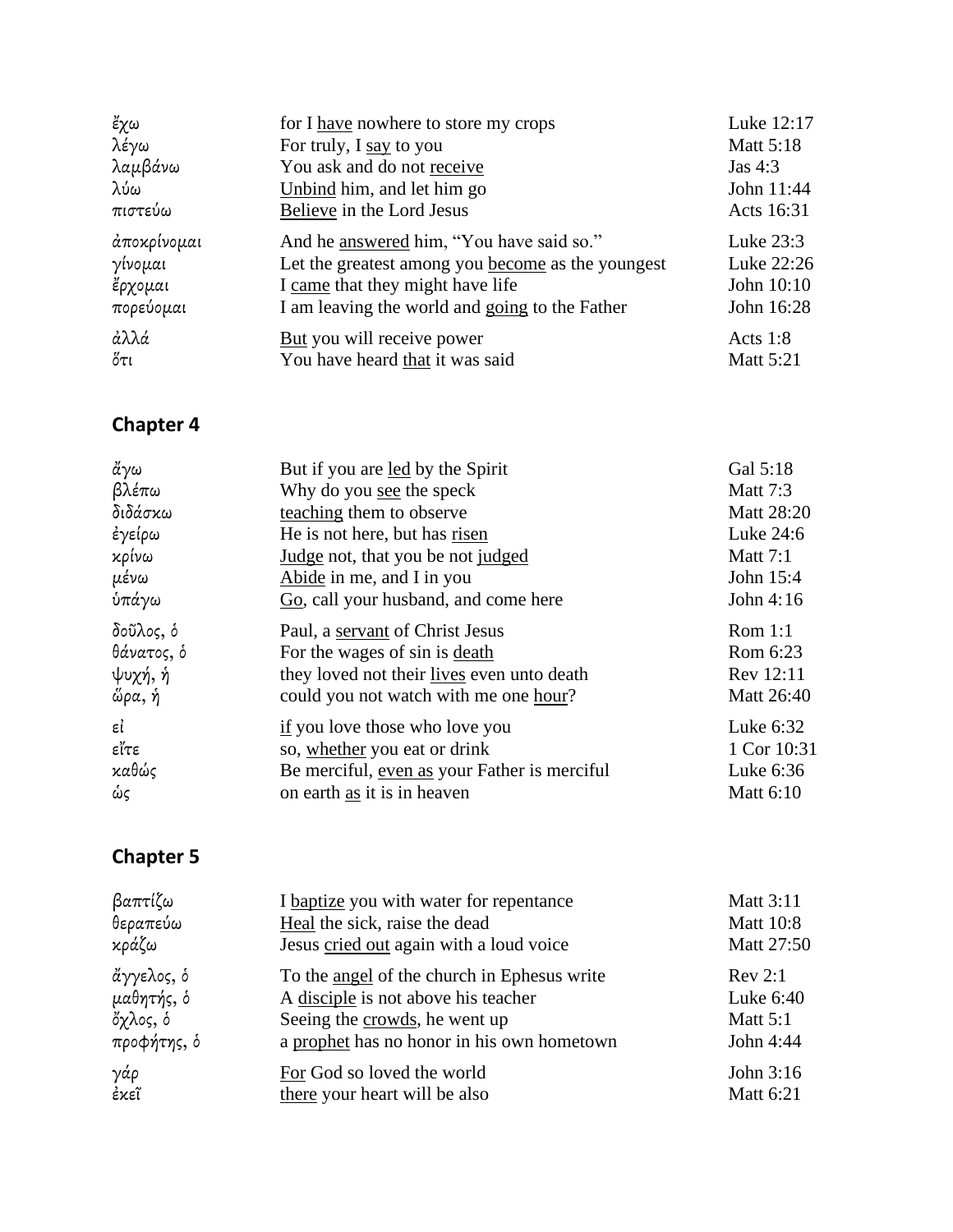| κάγώ         | And I tell you, ask, and it will be given  | Luke $11:9$      |
|--------------|--------------------------------------------|------------------|
| οὖν          | Therefore, do not be anxious               | <b>Matt 6:34</b> |
| οὕτως        | and so death spread to all men             | Rom 5:12         |
| τέ           | and many wonders and signs were being done | Acts 2:43        |
| οὐ, οὐκ, οὐχ | For sin will have no dominion over you     | Rom 6:14         |
| οὐχί         | No; he shall be called John                | Luke $1:60$      |

| ἀγαπάω    | For God so loved the world                        | John $3:16$      |
|-----------|---------------------------------------------------|------------------|
| γεννάω    | unless one is born again                          | John $3:3$       |
| ἐπερωτάω  | Pilate asked him, "Are you the King of the Jews?" | <b>Mark 15:2</b> |
| ἐρωτάω    | And I will ask the Father                         | John 14:16       |
| αἰτέω     | Ask, and it will be given to you                  | <b>Matt</b> 7:7  |
| άκολουθέω | take up his cross and follow me                   | Luke 9:23        |
| ζητέω     | but seek first the kingdom of God                 | Matt 6:33        |
| καλέω     | but as he who called you is holy                  | 1 Pet 1:15       |
| λαλέω     | If I speak in the tongues of men                  | 1 Cor 13:1       |
| μαρτυρέω  | it is they that bear witness about me             | John 5:39        |
| παρακαλέω | I appeal to you therefore, brothers               | Rom 12:1         |
| περιπατέω | for we walk by faith, not by sight                | 2 Cor 5:7        |
| ποιέω     | whatever you do, work heartily                    | Col 3:23         |
| φοβέομαι  | It is I; do not be afraid                         | John 6:20        |
| πληρόω    | so that our joy may be complete                   | 1 John $1:4$     |

| άπό  | $(+g)$ he will save his people from their sins        | Matt 1:21   |
|------|-------------------------------------------------------|-------------|
| διά  | $(+g)$ seizing an opportunity through the commandment | Rom 7:11    |
|      | (+a) Why? Because they did not pursue it by faith     | Rom 9:32    |
| εἰς  | $(+a)$ access by faith into this grace                | Rom 5:2     |
| ἐκ   | $(+g)$ love that issues from a pure heart             | 1 Tim 1:5   |
| έν   | $(+d)$ For all that is in the world                   | 1 John 2:15 |
| ἐπί  | $(+g)$ it did not rain on the earth                   | Jas 5:17    |
|      | $(+d)$ place where [on which] you are standing        | Acts 7:33   |
|      | $(+a)$ casting all your anxieties on $[upon]$ him     | 1 Pet 5:7   |
| κατά | $(+g)$ Every kingdom divided against itself           | Matt 12:25  |
|      | $(+a)$ in accordance with the Scriptures              | 1 Cor 15:3  |
| μετά | (+g) Rejoice with those who rejoice                   | Rom 12:15   |
|      | (+a) after my departure fierce wolves will come       | Acts 20:29  |
| παρά | $(+g)$ I do not receive glory from people             | John 5:41   |
|      | $(+d)$ the wisdom of this world is folly with God     | 1 Cor 3:19  |
|      | (+a) He went out again beside the sea                 | Mark 2:13   |
|      |                                                       |             |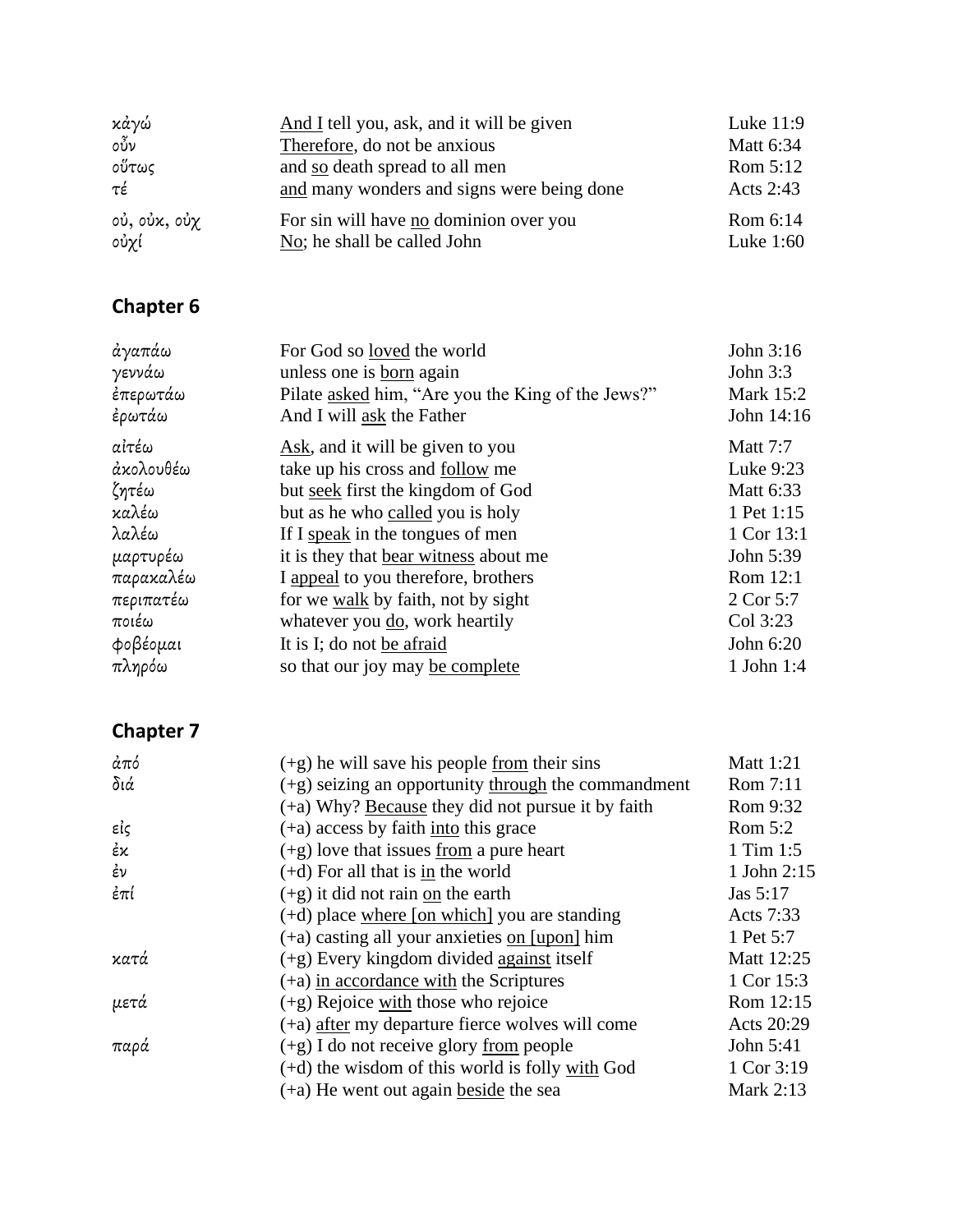| περί    | $(+g)$ concerning the matters about which you wrote            | 1 Cor 7:1        |
|---------|----------------------------------------------------------------|------------------|
|         | $(+a)$ a millstone hung around his neck                        | Luke 17:2        |
| πρός    | $(+a)$ What then shall we say to these things?                 | Rom 8:31         |
| σύν     | (+d) And with him they crucified two robbers                   | Mark 15:27       |
| ύπέρ    | $(+g)$ pray <u>for [on behalf of</u> ] those who persecute you | <b>Matt 5:44</b> |
|         | $(+a)$ a disciple is not above his teacher                     | Matt 10:24       |
| ύπό     | $(+g)$ Jesus was led up by the Spirit                          | Matt $4:1$       |
|         | (+a) light a lamp and put it under a basket                    | Matt 5:15        |
| ἐνώπιον | (+g) might boast in the presence of God                        | 1 Cor 1:29       |

| αὐτός, –ή, –ό | he is Elijah who is to come                  | Matt 11:14       |
|---------------|----------------------------------------------|------------------|
| ἐγώ, ἡμεῖς    | I am the way, and the truth                  | John 14:6        |
| ὄς, ἥ, ὅ      | That which was from the beginning            | $1$ John $1:1$   |
| σύ, ὑμεῖς     | Jesus Christ of Nazareth, whom you crucified | Acts $4:10$      |
| ἄρτος, ὁ      | Give us this day our daily bread             | Matt 6:11        |
| δικαιοσύνη, ή | the kingdom of God, and his righteousness    | Matt 6:33        |
| εἰρήνη, ἡ     | for he himself is our peace                  | Eph 2:14         |
| ἐξουσία, ἡ    | All authority in heaven and on earth         | Matt 28:18       |
| θάλασσα, ή    | he rose and rebuked the winds and the sea    | <b>Matt 8:26</b> |
| λαός, δ       | having favor with all the people             | Acts 2:47        |
| όδός, ή       | I am the way, and the truth                  | John 14:6        |
| οἰκία, ἡ      | it gives light to all in the house           | Matt 5:15        |
| οἶκος, ὁ      | My house shall be a house of prayer          | Luke 19:46       |
| όφθαλμός, δ   | the speck that is in your brother's eye      | <b>Matt 7:3</b>  |
| τόπος, δ      | they came to a place called Golgotha         | Matt 27:33       |
|               |                                              |                  |

| διώκω        | pray for those who persecute you                     | Matt 5:44        |
|--------------|------------------------------------------------------|------------------|
| δοξάζω       | So glorify God in your body                          | 1 Cor 6:20       |
| πέμπω        | my food is to do the will of him who sent me         | John 4:34        |
| πράσσω       | those who do such things will not inherit            | Gal 5:21         |
| σώζω         | he will save his people from their sins              | <b>Matt 1:21</b> |
| τηρέω        | If you love me, you will keep my commandments        | John 14:15       |
| άπόστολος, δ | he was numbered with the eleven apostles             | Acts $1:26$      |
| ἐντολή, ἡ    | this is the great and first commandment              | Matt 22:38       |
| καιρός, ὁ    | making the best use of the time                      | Eph $5:16$       |
| κεφαλή, ἡ    | the head of every man is Christ                      | 1 Cor 11:3       |
| πρόσωπον, τό | his <u>face</u> was like the <u>face</u> of an angel | Acts 6:15        |
| σάββατον, τό | the Son of Man is lord of the Sabbath                | <b>Matt 12:8</b> |
| ἔτι          | though he died, he still speaks                      | Heb 11:4         |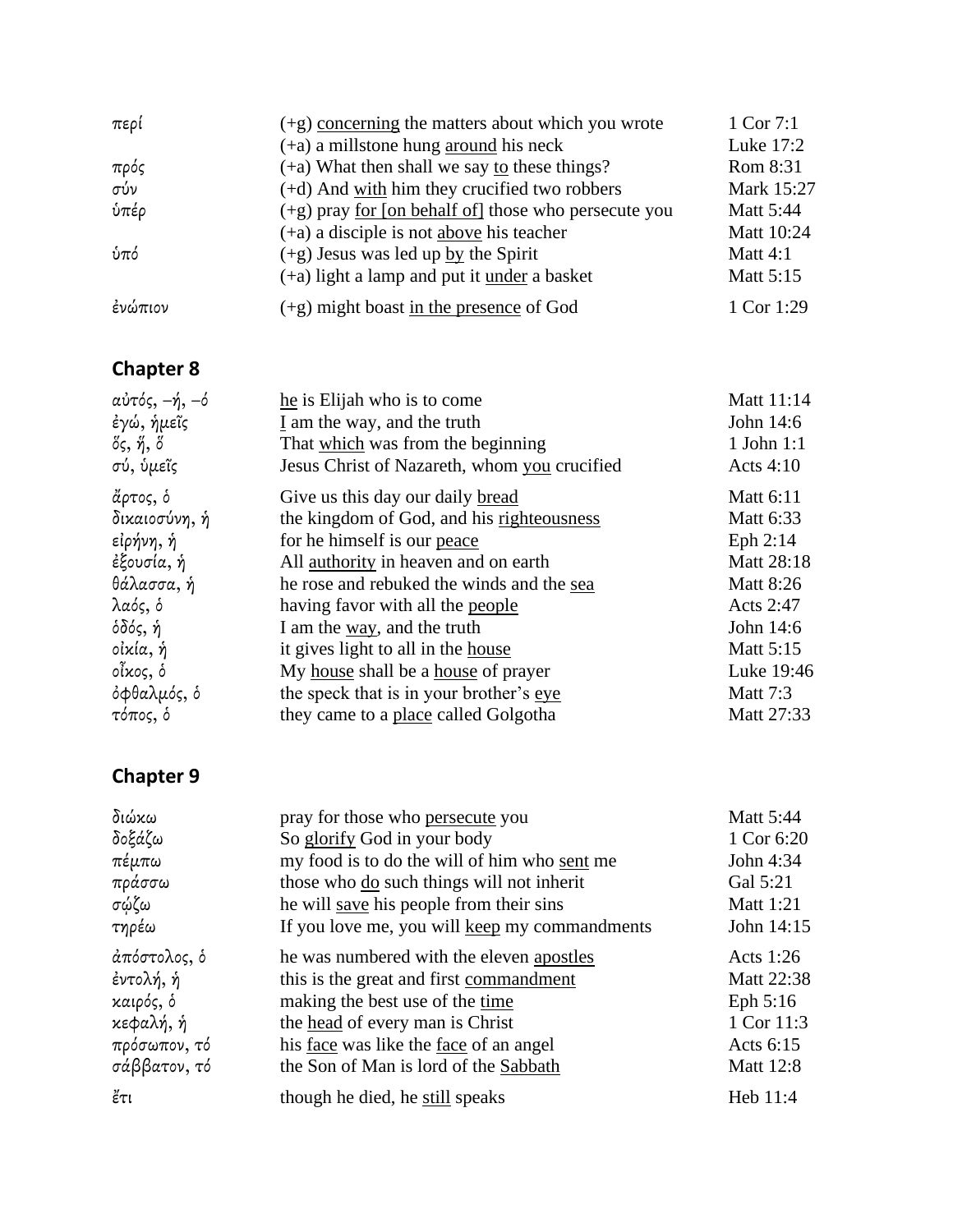| μᾶλλον | will he not much more clothe you                | Matt 6:30  |
|--------|-------------------------------------------------|------------|
| οὐκέτι | I am no longer worthy to be called your servant | Luke 15:19 |

| άνοίγω        | knock, and it will be opened to you           | <b>Matt 7:7</b>  |
|---------------|-----------------------------------------------|------------------|
| άπολύω        | whoever divorces his wife                     | <b>Matt 5:31</b> |
| ἄρχω          | for judgment to begin at the household of God | 1 Pet 4:17       |
| προσεύχομαι   | pray without ceasing                          | 1 Thess 5:17     |
| προσκυνέω     | if you will fall down and worship me          | Matt 4:9         |
| συνάγω        | where two or three are gathered in my name    | Matt 18:20       |
| άρχή, ή       | In the beginning was the word                 | John $1:1$       |
| δαιμόνιον, τό | Even the demons believe—and shudder!          | Jas 2:19         |
| διδάσκαλος, δ | a disciple is not above his teacher           | Matt 10:24       |
| θρόνος, δ     | Then I saw a great white throne               | Rev 20:11        |
| ίμάτιον, τό   | let him have your cloak as well               | <b>Matt 5:40</b> |
| καρπός, δ     | the <u>fruit</u> of the Spirit is love        | Gal 5:22         |
| πλοῖον, τό    | so Peter got out of the boat                  | Matt 14:29       |
| συναγωγή, ή   | you love the best seat in the synagogues      | Luke 11:43       |
| χαρά, ή       | love, joy, peace, patience                    | Gal 5:22         |

### **Chapter 11**

| the angels of God ascending and descending        | John 1:51        |
|---------------------------------------------------|------------------|
| For he looks at himself and goes away             | Jas 1:24         |
| For as in Adam all die                            | 1 Cor 15:22      |
| If you are the Son of God, throw yourself down    | <b>Matt 4:6</b>  |
| fierce wolves will come in among you              | Acts 20:29       |
| to send out laborers into his harvest             | <b>Matt 9:38</b> |
| as often as you eat this bread                    | 1 Cor 11:26      |
| a sower went out to sow                           | Matt 13:3        |
| seek, and you will find                           | <b>Matt 7:7</b>  |
| the angels of God ascending and descending        | John 1:51        |
| as often as you eat this bread and drink this cup | 1 Cor 11:26      |
| he fell down and breathed his last                | Acts $5:5$       |
| for whoever would draw near to God                | Heb 11:6         |
| that you bear much fruit                          | John 15:8        |
| since it is enacted on better promises            | Heb 8:6          |
|                                                   |                  |

| αΐρω | and take up his cross and follow me | Matt 16:24 |
|------|-------------------------------------|------------|
|------|-------------------------------------|------------|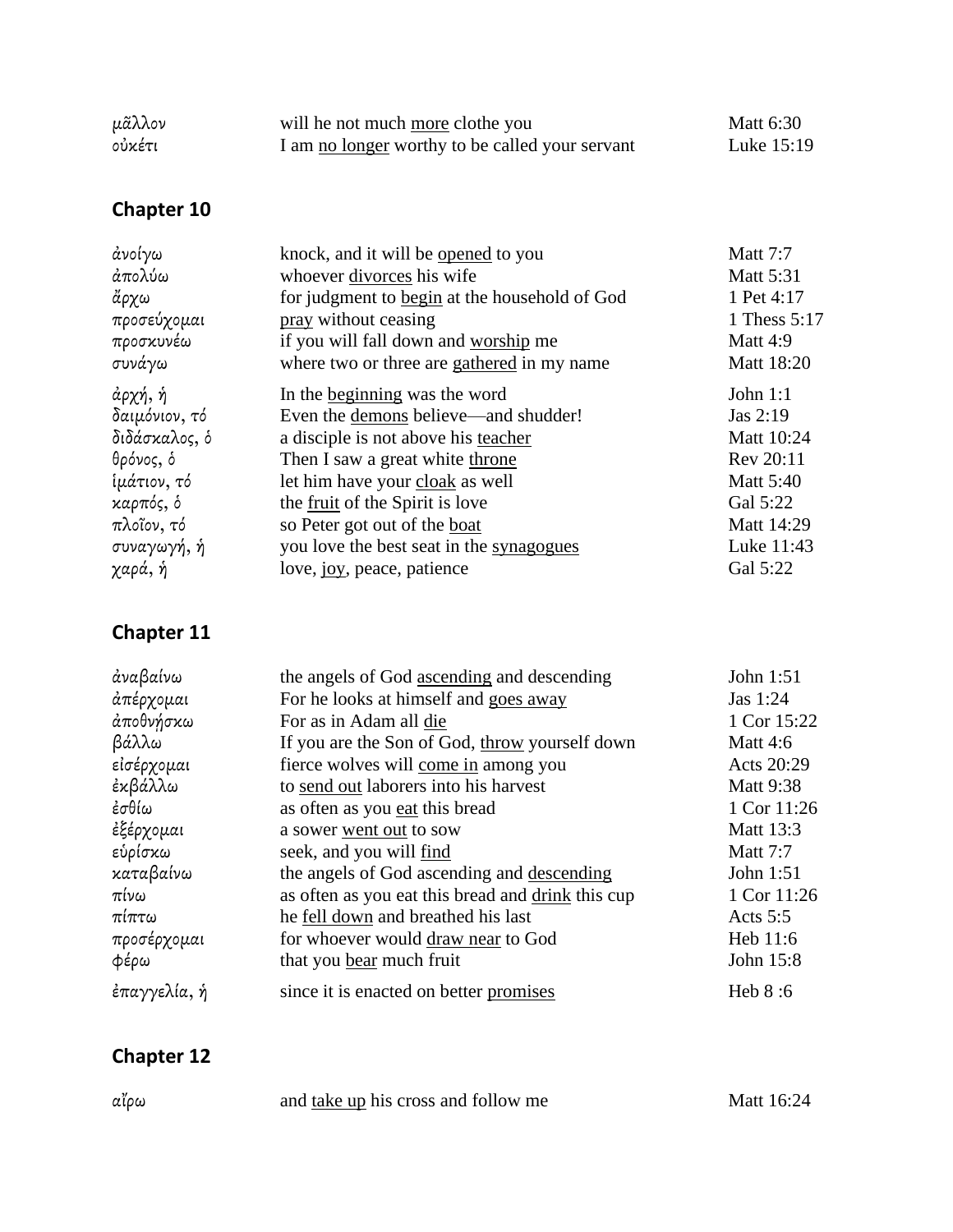| άπαγγέλλω   | tell them how much the Lord has done for you      | <b>Mark 5:19</b> |
|-------------|---------------------------------------------------|------------------|
| άποκτείνω   | and they will kill him, and he will be raised     | Matt 17:23       |
| άποστέλλω   | As you sent me into the world                     | John 17:18       |
| σπείρω      | A sower went out to sow                           | Matt 13:3        |
| γλῶσσα, ή   | began to speak in other tongues                   | Acts $2:4$       |
| γραφή, ή    | this Scripture has been fulfilled in your hearing | Luke 4:21        |
| λίθος, δ    | The stone that the builders rejected              | Matt 21:42       |
| ναός, δ     | whoever swears by the temple                      | Matt 23:21       |
| παραβολή, ή | Why do you speak to them in parables?             | Matt 13:10       |
| σοφία, ή    | I will destroy the wisdom of the wise             | 1 Cor 1:19       |
| σωτηρία, ή  | there is salvation in no one else                 | Acts 4:12        |
| χρόνος, δ   | when the fullness of time had come                | Gal 4:4          |
| διό         | Therefore God gave them up                        | Rom 1:24         |
| εὐθύς       | immediately they left their nets                  | <b>Mark 1:18</b> |

| αἰών, –ῶνος, δ     | to the end of the age                                   | Matt 28:20       |
|--------------------|---------------------------------------------------------|------------------|
| άνήρ, άνδρός, δ    | the husband of one wife                                 | 1 Tim 3:12       |
| άρχιερεύς, –έως, δ | I did not know, brothers, that he was the high priest   | Acts $23:4$      |
| βασιλεύς, –έως, δ  | Are you the king of the Jews?                           | Matt 27:11       |
| πατήρ, πατρός, δ   | in the name of the Father                               | Matt 28:19       |
| γυνή, γυναικός, ή  | the head of a wife is her husband                       | 1 Cor 11:3       |
| μήτηρ, –τρός, ή    | Honor your father and mother                            | Eph $6:2$        |
| πίστις, –εως, ή    | By faith we understand                                  | Heb 11:3         |
| πόλις, –εως, ή     | A city set on a hill                                    | <b>Matt 5:14</b> |
| σάρξ, σαρκός, ή    | we are debtors, not to the flesh                        | Rom 8:12         |
| χάρις, –ιτος, ή    | For by grace you have been saved                        | Eph $2:8$        |
| ἔθνος, –ους, τό    | every tribe and language and people and nation          | Rev 5:9          |
| ὄνομα, –ατος, τό   | the name that is above every name                       | Phil 2:9         |
| πνεῦμα, –ατος, τό  | But the fruit of the Spirit is love                     | Gal 5:22         |
| σῶμα, –ατος, τό    | that the <u>body</u> of sin might be brought to nothing | Rom 6:6          |

| ἐγγίζω            | as you see the Day drawing near                       | Heb 10:25        |
|-------------------|-------------------------------------------------------|------------------|
| ζάω               | Because I live, you also will live                    | John 14:19       |
| οἶδα              | "I do not know the man."                              | Matt 26:72       |
| δράω              | Philip said to him, "Come and see."                   | John $1:46$      |
| πείθω             | would you persuade me to become a Christian?          | Acts 26:28       |
| αἷμα, αἵματος, τό | we do not wrestle against flesh and blood             | Eph 6:12         |
| γραμματεύς, δ     | unless your righteousness exceeds that of the scribes | <b>Matt 5:20</b> |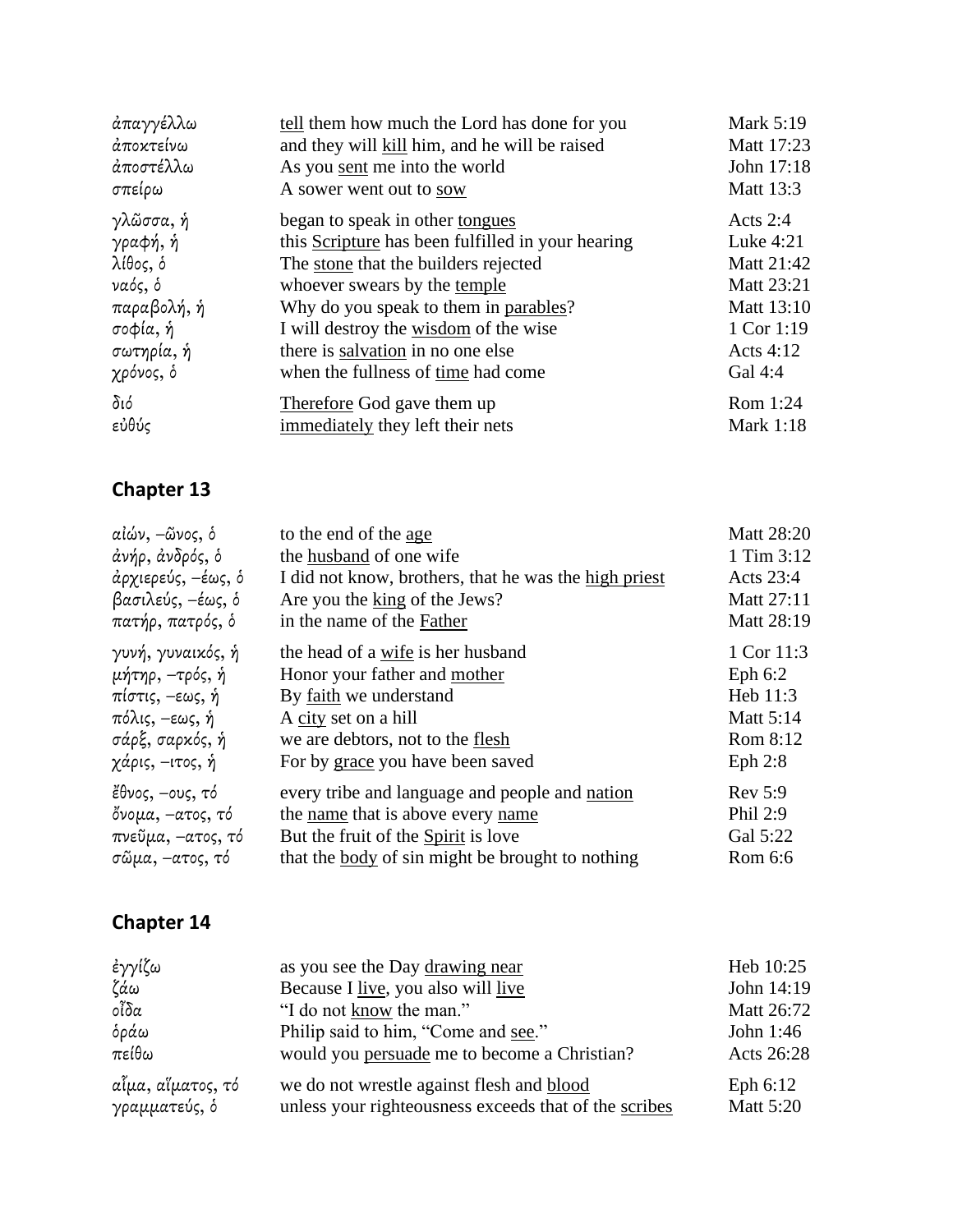|                         | δύναμις, δυνάμεως, ή but you will receive power | Acts $1:8$ |
|-------------------------|-------------------------------------------------|------------|
| πούς, ποδός, δ          | how beautiful are the feet                      | Rom 10:15  |
| πῦρ, πυρός, τό          | thrown into the lake of fire                    | Rev 20:10  |
| ρῆμα, ρήματος, τό       | and my words abide in you                       | John 15:7  |
| στόμα, στόματος, τό     | every word that comes from the mouth of God     | Matt 4:4   |
| <i>ὕδωρ, ὕδατος, τό</i> | where do you get that living water?             | John 4:11  |
| φῶς, φωτός, τό          | you are the light of the world                  | Matt 5:14  |
| χείρ, χειρός, ή         | men should pray, lifting holy hands             | 1 Tim 2:8  |

| άγαθός, –ή, –όν     | equipped for every good work                   | 2 Tim 3:17       |
|---------------------|------------------------------------------------|------------------|
| ἅγιος, −α, −ον      | You shall be holy, for I am holy               | 1 Pet 1:15       |
| άλλος, –η, –ο       | Other seed fell on rocky ground                | Mark $4:5$       |
| δίκαιος, –α, –ον    | None is righteous, no, not one                 | Rom 3:10         |
| ἕτερος, –α, –ον     | Let another take his office                    | Acts 1:20        |
| καλός, –ή, –όν      | let us not grow weary of doing good            | Gal 6:9          |
| μέγας, μεγάλη, μέγα | godliness with contentment is great gain       | 1 Tim 6:6        |
| νεκρός, –ά, –όν     | consider yourselves dead to sin                | Rom 6:11         |
| πᾶς, πᾶσα, πᾶν      | for all have sinned                            | Rom 3:23         |
| πιστός, –ή, –όν     | Well done, good and <u>faithful</u> servant    | Matt 25:21       |
| πολύς, πολλή, πολύ  | the harvest is plentiful                       | <b>Matt 9:37</b> |
| πονηρός, –ά, –όν    | the days are evil                              | Eph $5:16$       |
| νῦν                 | There is therefore now no condemnation         | Rom 8:1          |
| πάλιν               | Peter again denied it                          | John 18:27       |
| ή                   | Shall tribulation, or distress, or persecution | Rom 8:35         |
|                     |                                                |                  |

| εὐαγγελίζω                           | I am eager to preach the gospel to you                                                                                                                                             | Rom 1:15                                         |
|--------------------------------------|------------------------------------------------------------------------------------------------------------------------------------------------------------------------------------|--------------------------------------------------|
| θεωρέω                               | Behold, I see the heavens opened                                                                                                                                                   | Acts 7:56                                        |
| κάθημαι                              | Sit at my right hand                                                                                                                                                               | Matt 22:44                                       |
| κηρύσσω                              | but we preach Christ crucified                                                                                                                                                     | 1 Cor 1:23                                       |
| ύπάρχω                               | I have no silver and gold                                                                                                                                                          | Acts $3:6$                                       |
| αἰώνιος, –α, -ον<br>ἕκαστος, −η, −ον | but have eternal life<br>each of us will give an account<br>ούδείς, ούδεμία, ούδέν No one can serve two masters<br>πρεσβύτερος, $-\alpha$ , $-\alpha$ appoint elders in every town | John 3:16<br>Rom 14:12<br>Matt 6:24<br>Titus 1:5 |
| ἀμήν                                 | Truly, truly, I say to you                                                                                                                                                         | John 5:24                                        |
| కక్ట                                 | perfect love casts out fear                                                                                                                                                        | 1 John 4:18                                      |
| ἕως                                  | until heaven and earth pass away                                                                                                                                                   | <b>Matt 5:18</b>                                 |
| οὐδέ                                 | Neither do I condemn you                                                                                                                                                           | John 8:11                                        |
| οὔτε                                 | they neither marry, nor are given in marriage                                                                                                                                      | <b>Matt 22:30</b>                                |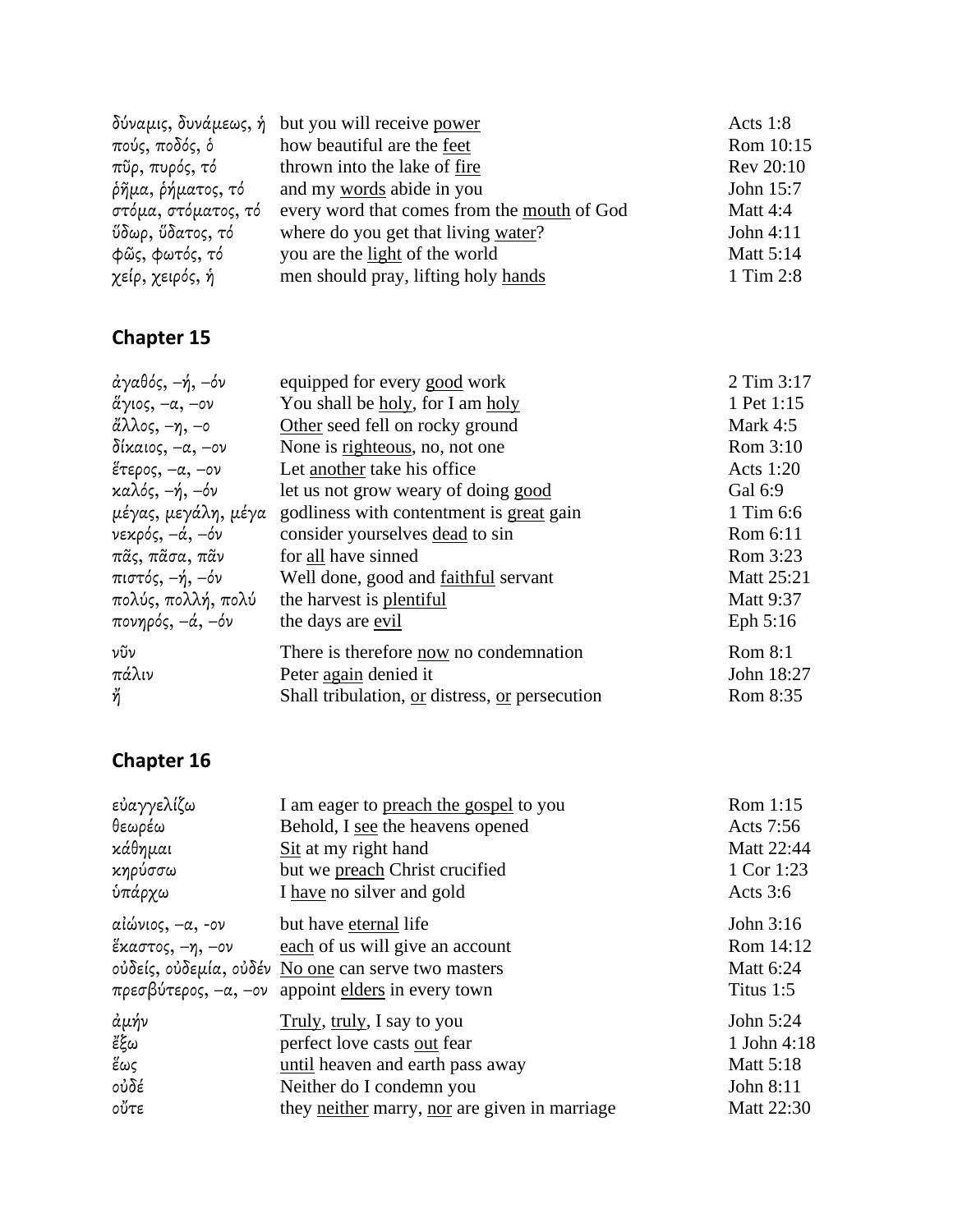| τότε | Then Jesus was led up by the Spirit | Matt $4:1$ |
|------|-------------------------------------|------------|
|      |                                     |            |

| φανερόω                           | the life was made manifest                     | 1 John 1:2       |
|-----------------------------------|------------------------------------------------|------------------|
| κρατέω                            | stand firm and hold to the traditions          | 2 Thess 2:15     |
| εἶς, μία, ἕν                      | one Lord, one faith, one baptism               | Eph $4:5$        |
| δύο                               | go with him two miles                          | <b>Matt 5:41</b> |
| τρεῖς                             | faith, hope, and love, these three             | 1 Cor 13:13      |
| τέσσαρες                          | and the four living creatures                  | Rev 4:8          |
| πέντε                             | We have only five loaves here, and two fishes  | Matt 14:17       |
| ἑπτά                              | he took the seven loaves                       | Matt 15:36       |
| δέκα                              | a beast rising out of the sea, with ten horns  | Rev 13:1         |
| δώδεκα                            | he called to him his twelve disciples          | <b>Matt 10:1</b> |
| πρῶτος, –η, –ον                   | So the last will be first, and the first last. | Matt 20:16       |
| δεύτερος, $-\alpha$ , $-\alpha$ ν | and a second is like it                        | Matt 22:39       |
| τρίτος, –η, –ον                   | God raised him on the third day                | Acts 10:40       |
| τέταρτος, –η, –ον                 | the <u>fourth</u> angel blew his trumpet       | Rev 8:12         |
| μή                                | Let not sin therefore reign                    | Rom 6:12         |

| προσφέρω                          | Abel offered to God a more acceptable sacrifice | Heb 11:4         |
|-----------------------------------|-------------------------------------------------|------------------|
| ἑτοιμάζω                          | I go to prepare a place for you                 | John 14:2        |
| δέω                               | unless he first binds the strong man            | Matt 12:29       |
| παιδίον, τό                       | whoever receives one such child                 | <b>Matt 18:5</b> |
| ὄρος, ὄρους, τό                   | he went up on the mountain                      | Matt $5:1$       |
| έλπίς, έλπίδος, ή                 | So now faith, hope, and love                    | 1 Cor 13:13      |
| $\mu$ όνος, $-\eta$ , $-\infty$ ν | and not for ours only, but also for             | 1 John 2:2       |
| ὄλος, $-\eta$ , $-\sigma\nu$      | the sins of the whole world                     | 1 John 2:2       |
| άγαπητός, -ή, -όν                 | Beloved, do not be surprised at the fiery trial | 1 Pet 4:12       |
| μέσος, –η, –ον                    | there am I among them                           | Matt 18:20       |
| λοιπός, –ή, –όν                   | but the rest were hardened                      | Rom 11:7         |
| δεξιός, $-\alpha$ , $-\delta\nu$  | seated at the right hand of the throne of God   | Heb 12:2         |
| άρα                               | So then he has mercy on whomever he wills       | Rom 9:18         |
| ήδη                               | has already committed adultery with her         | <b>Matt 5:28</b> |
| ὧδε                               | Lord, if you had been here                      | John 11:21       |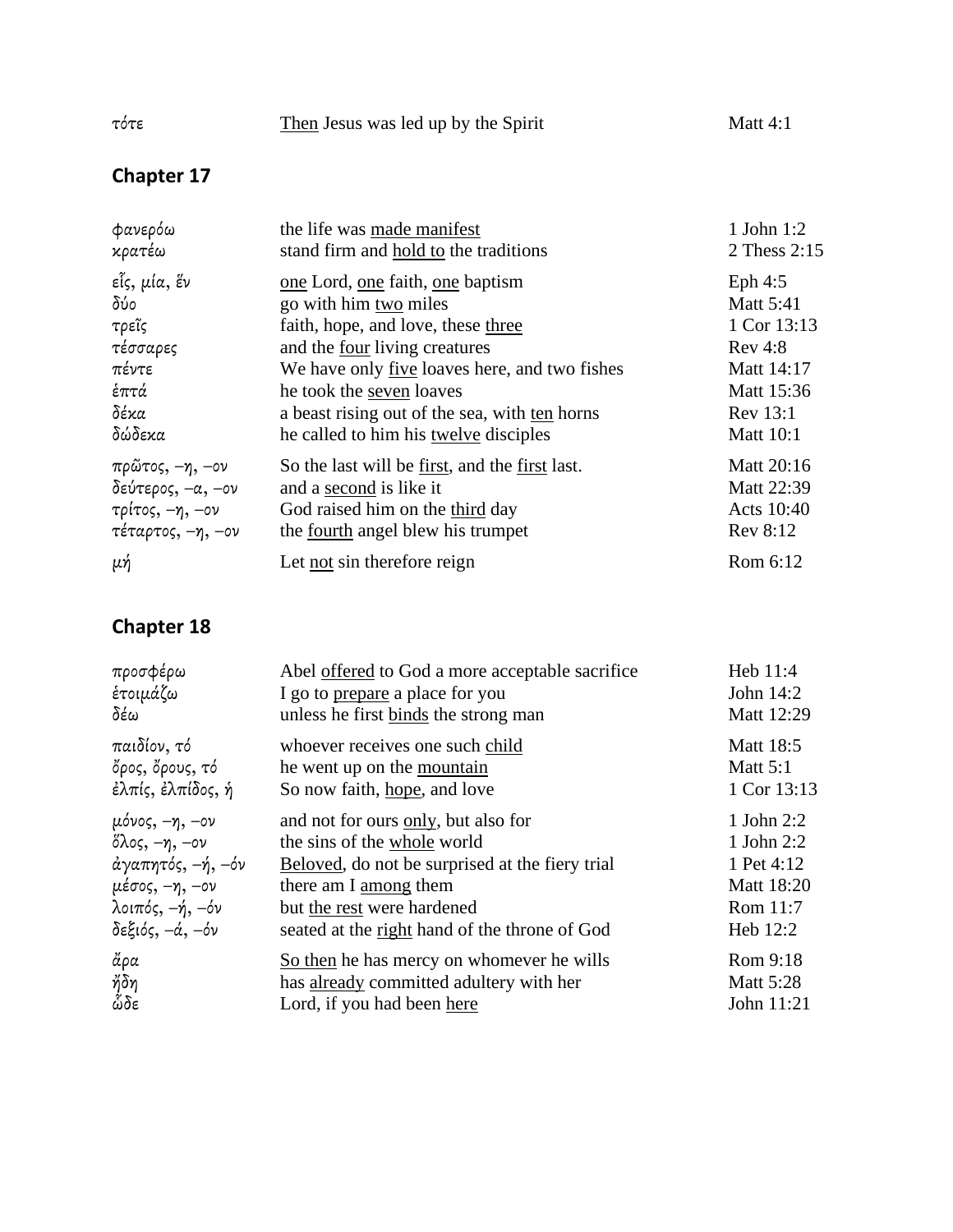| άλλήλων            | be kind to one another                                            | Eph 4:32         |
|--------------------|-------------------------------------------------------------------|------------------|
| έαυτοῦ, –ῆς, –οῦ   | and gave himself up for her                                       | Eph 5:25         |
| έκεῖνος, –η, –ο    | there were added that day about three thousand souls              | Acts 2:41        |
| έμαυτοῦ, –ῆς       | nor as precious to myself                                         | Acts 20:24       |
| οὗτος, αὕτη, τοῦτο | I write these things to you                                       | 1 John 5:13      |
| σεαυτοῦ, –ῆς       | love your neighbor as yourself                                    | Matt 22:39       |
| τις, τι            | if anyone would come after me                                     | Matt 16:24       |
| τίς, τί            | Who shall separate us from the love of Christ?                    | Rom 8:35         |
| έμός, –ή, –όν      | If you love me, you will keep <u>my</u> commandments              | John 14:15       |
| ἔσχατος, −η, −ον   | So the last will be first                                         | Matt 20:16       |
| ἴδιος, –α, –ον     | a prophet has no honor in his own hometown                        | John 4:44        |
| κακός, –ή, –όν     | overcome evil with good                                           | Rom 12:21        |
| όσος, –η, –ον      | all who are led by the Spirit of God                              | Rom 8:14         |
|                    | τοιοῦτος, –αύτη, οῦτον whoever receives one such child in my name | <b>Matt 18:5</b> |
| $\pi$ ῶς           | How can a man be born when he is old?                             | John $3:4$       |

### **Chapter 20**

| ἁμαρτάνω                                                | for all have sinned and fall short                                                                                            | Rom 3:23                                  |
|---------------------------------------------------------|-------------------------------------------------------------------------------------------------------------------------------|-------------------------------------------|
| βούλομαι                                                | I desire then that in every place the men should pray                                                                         | 1 Tim 2:8                                 |
| δεῖ                                                     | We must obey God rather than men                                                                                              | Acts 5:29                                 |
| δοκέω                                                   | if anyone thinks he is something, when he is nothing                                                                          | Gal 6:3                                   |
| δύναμαι                                                 | Now to him who is able to strengthen you                                                                                      | Rom 16:25                                 |
| θέλω                                                    | all who desire to live a godly life                                                                                           | 2 Tim 3:12                                |
| μέλλω                                                   | Do not fear what you are about to suffer                                                                                      | Rev 2:10                                  |
| νύξ, νυκτός, ή                                          | $\theta \in \lambda$ ημα, θελήματος, τό if we ask anything according to his will<br>this very night, before the rooster crows | 1 John 5:14<br>Matt 26:34                 |
| $\mu$ ακάριος, $-\alpha$ , $-\infty$<br>τυφλός, -ή, -όν | Blessed are the poor in spirit<br>μηδείς, μηδεμία, μηδένΟwe no one anything<br>if the blind lead the blind                    | <b>Matt 5:3</b><br>Rom 13:8<br>Matt 15:14 |
| πρό                                                     | he chose us in him before the foundation of the world                                                                         | Eph $1:4$                                 |
| μηδέ<br>ὥστε                                            | nor about your body, what you will put on<br>So then, the law was our guardian                                                | Matt 6:25<br>Gal 3:24                     |

| δέχομαι   | Whoever receives one such child       | Matt 18:5 |
|-----------|---------------------------------------|-----------|
| δικαιόω   | since we have been justified by faith | Rom $5:1$ |
| λογίζομαι | Do you suppose, O man                 | Rom $2:3$ |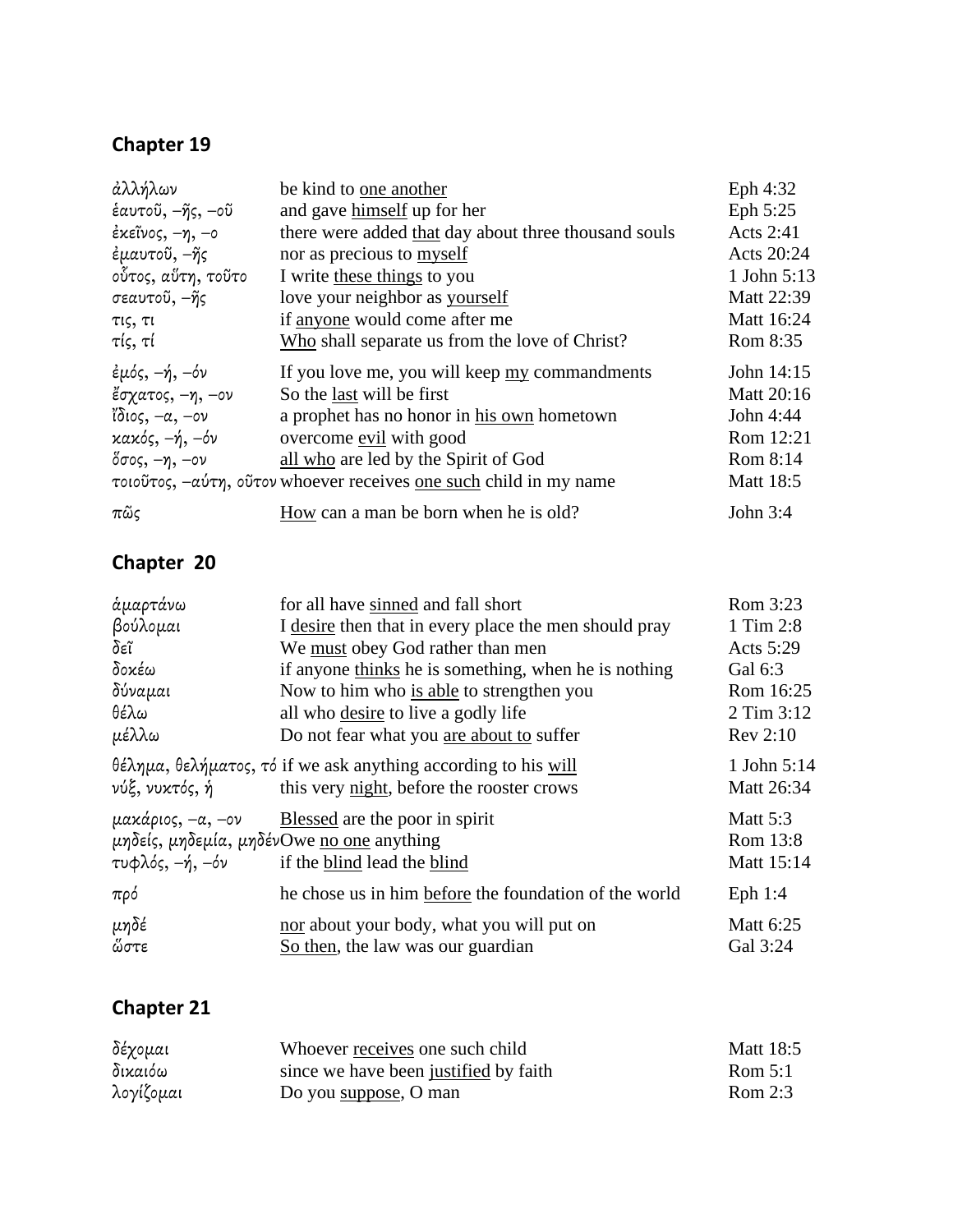| σταυρόω           | but we preach Christ crucified                        | 1 Cor 1:23       |
|-------------------|-------------------------------------------------------|------------------|
| χαίρω             | Rejoice always                                        | 1 Thess 5:16     |
| άν                | but whoever loses his life for my sake (untranslated) | Matt 16:25       |
| ἐάν               | if two of you agree on earth                          | Matt 18:19       |
| ἐὰν μή            | unless your righteousness exceeds that of the scribes | <b>Matt 5:20</b> |
| ἵνα               | that he might sanctify her, having cleansed her       | Eph 5:26         |
| $\delta$ που      | For where your treasure is                            | <b>Matt 6:21</b> |
| ὄπως              | that you may proclaim the excellencies of him         | 1 Pet 2:9        |
| ὄστις, ἥτις, ὅ τι | But whatever gain I had, I counted as loss            | Phil 3:7         |
| ὄταν              | but when the perfect comes                            | 1 Cor 13:10      |
| ὄτε               | When I was a child, I spoke like a child              | 1 Cor 13:11      |
| $πo\widetilde{v}$ | Woman, where are they?                                | John 8:10        |

| ἀσπάζομαι       | And if you greet only your brothers                      | Matt 5:47         |
|-----------------|----------------------------------------------------------|-------------------|
| ἐπιγινώσκω      | then I shall know fully, even as I am fully known        | 1 Cor 13:12       |
| ἐργάζομαι       | My father is working until now                           | John 5:17         |
| καθίζω          | he sat down at the right hand of God                     | Heb 10:12         |
| κατοικέω        | For in him, all the fullness of God was pleased to dwell | Col 1:19          |
| γενεά, –ᾶς, ἡ   | in the midst of a crooked and twisted generation         | Phil 2:15         |
| έτος, -ους, τό  | one day is as a thousand years                           | 2 Pet 3:8         |
| θηρίον, τό      | Cretans are always liars, evil beasts                    | <b>Titus 1:12</b> |
| θλῖψις, –εως, ή | In the world you will have tribulation                   | John 16:33        |
| χρεία, ή        | distributed to each as any had need                      | Acts 4:35         |
| κρίσις, –εως, ή | judge with right judgement                               | John 7:24         |
| φόβος, δ        | there is no fear in love                                 | 1 John 4:18       |
| φυλακή, ή       | I was in prison and you came to me                       | Matt 25:36        |
| ἔμπροσθεν       | leave your gift there before the altar                   | <b>Matt 5:24</b>  |
| ἰδού            | The old has passed away, behold, the new has come        | 2 Cor 5:17        |

| ἀνίστημι   | and I will raise him up on the last day         | John 6:44   |
|------------|-------------------------------------------------|-------------|
| άποδίδωμι  | <b>Render to Caesar</b>                         | Mark 12:17  |
| άπόλλυμι   | Whoever finds his life will lose it             | Matt 10:39  |
| ἀφίημι     | forgive us out debts                            | Matt 6:12   |
| δίδωμι     | Give us this day                                | Matt 6:11   |
| ἵστημι     | stand against the schemes of the devil.         | Eph 6:11    |
| παραδίδωμι | and Judas Iscariot, who betrayed him            | Matt 10:4   |
| τίθημι     | until he has put all his enemies under his feet | 1 Cor 15:25 |
| Φημί       | And he answered him, "You have said so."        | Luke 23:3   |
|            |                                                 |             |